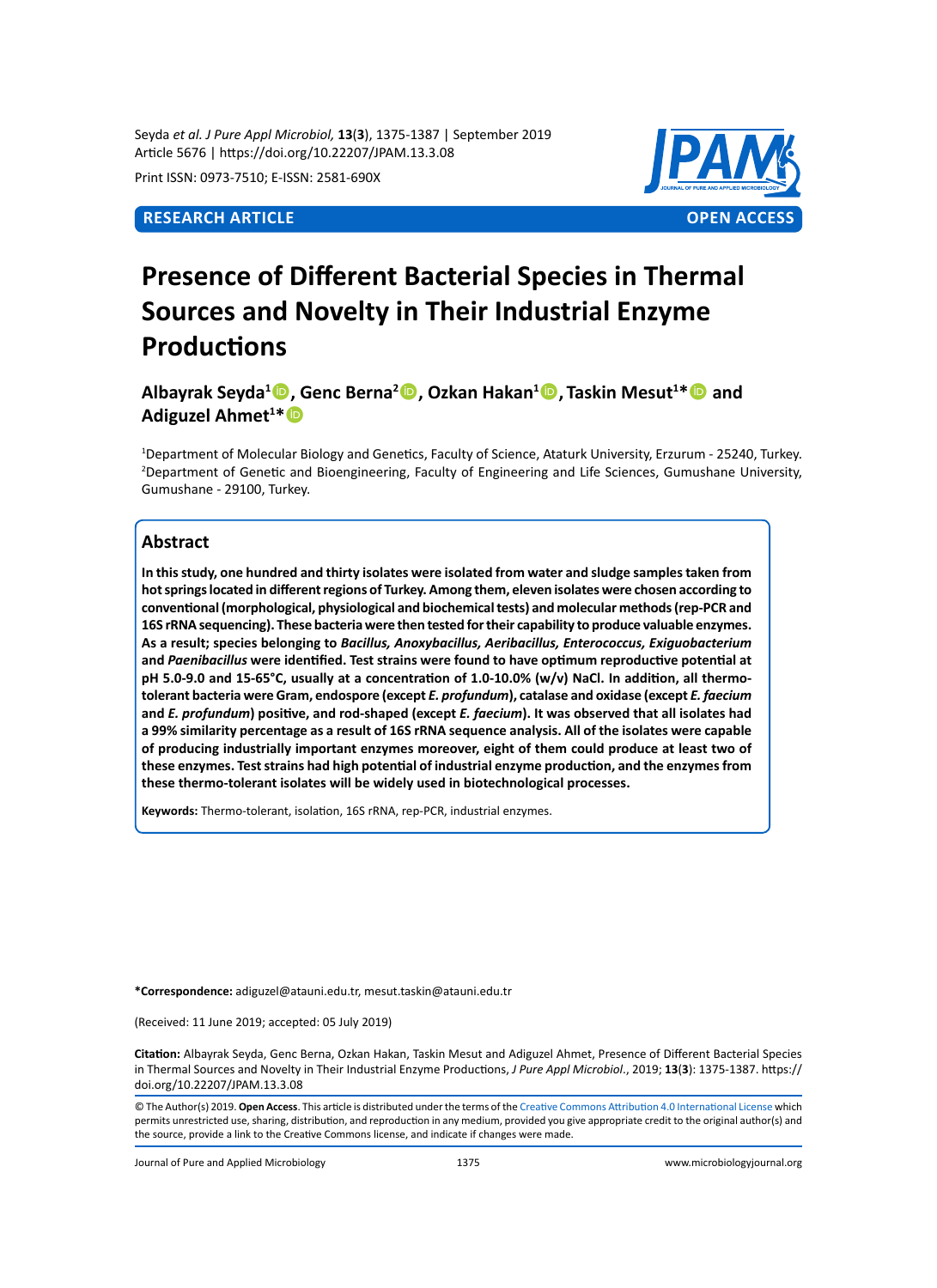#### **Introduction**

The extraordinary diversity of life on earth has attracted researchers' attention from the past. Not only the diversity of living things, but also their distribution and function in different geographies is very attractive. However, an important part of the information on diversity is focused on the dissemination and protection of biodiversity on animals and plants. Most of the microbial diversity is still not discovered (>95%). Only 1% of the species diversity of prokaryotes in the world has been identified; therefore, little is known about prokaryotic diversity<sup>26,54,56</sup>.

For each microorganism, there is the minimum temperature at which the breeding is not possible, the optimum temperature at which the breeding is fastest and the maximum temperature values at which the breeding is not possible. These three temperatures, which are called cardinal temperatures, are typical for each organism and vary significantly between species<sup>34</sup>. Thermophilic bacteria which grow in hot springs, tropical soils, fertilizer heaps, manure forming fodder and garbage $10$  the temperature at which the can generally live optimally at 60°C. However, it is stated that very few thermophilic bacteria can live above  $75^{\circ}C^{22}$ . In order to live and reproduce in extreme conditions, these organisms must adapt their metabolic and other cellular functions to these environments. The cell membrane of thermophilic is composed of saturated fatty acids. These fatty acids provide the cell with a hydrophobic environment and keep the cell tight and firm enough to survive at high temperatures. The cellular elements (cell membrane) and components (enzymes, proteins, nucleic acids, etc.) of thermophilic organisms are resistant to high temperatures. They are also resistant to denaturants such as extremely acidic and alkaline conditions and to proteolysis $14,24$ . The DNA of thermophiles contains a DNA Gyrase, which provides the reversible in the DNA to create positive supercoils. This increases the melting point of the DNA to at least the organism's maximum growth temperature. Thermophiles also tolerate high temperatures using increasing interactions such as electrostatic disulfide bridge and hydrophobic interactions using nonthermotolerant organisms $24$ .

Natural geothermal areas are found in tectonic active zone regions where earth crust movements in the world. Turkey is one of the richest countries in the world in the aspect of geothermal sources. However, the number of scientific studies on the determination of microorganism flora in thermal sources in different geographic regions of our country and determination of species with potential to be used in industry is very limited<sup>41</sup>. Until now, conventional methods based on phenotypic characters have been used in the diagnosis of thermophilic microorganisms in scientific studies conducted both in the world and in our country. The identification of microorganisms by morphological, physiological and biochemical tests has been insufficient to determine the differences between the desired microorganisms. Moreover, the conventional methods need long-term experiments, over labor, experienced and trained researchers, and the results are open to alternative interpretations, other known disadvantages of these methods<sup>36</sup>. Therefore, in recent years, molecular techniques have been developed to be used in the diagnosis of microorganisms. Genetic profiles [16-23S rRNA-PCR, rep-PCR, ERIC-PCR, BOX-PCR and (GTG)5-PCR] are commonly used methods<sup>35</sup>.

Rai and Mukherjee<sup>45</sup> defined enzymes as green chemicals, specific biocatalysts that provide the realization and control of all reactions occurring in the living organism under suitable conditions, most of which are of protein structure and naturally produced only by living things. microbial enzymes which have applications in food industry, food and beverage production, cleaning and processing of garments in the textile industry, paper and detergent industries, medicine and medical field diagnosis of diseases continue to change with each passing day especially with biotechnological approaches and can be included in different application areas. The worldwide production volume of industrial enzymes, most of which have extracellular properties, was \$1 million in 1995; In 2000, approximately 60% of the industrial enzymes used in the world market were produced in Europe and 40% in the USA and Japan<sup>30</sup>. The need for non-toxic and more effective methods has enabled the production of enzymes to scale up and penetrate into different markets thanks to the rapidly growing biotechnology.

Journal of Pure and Applied Microbiology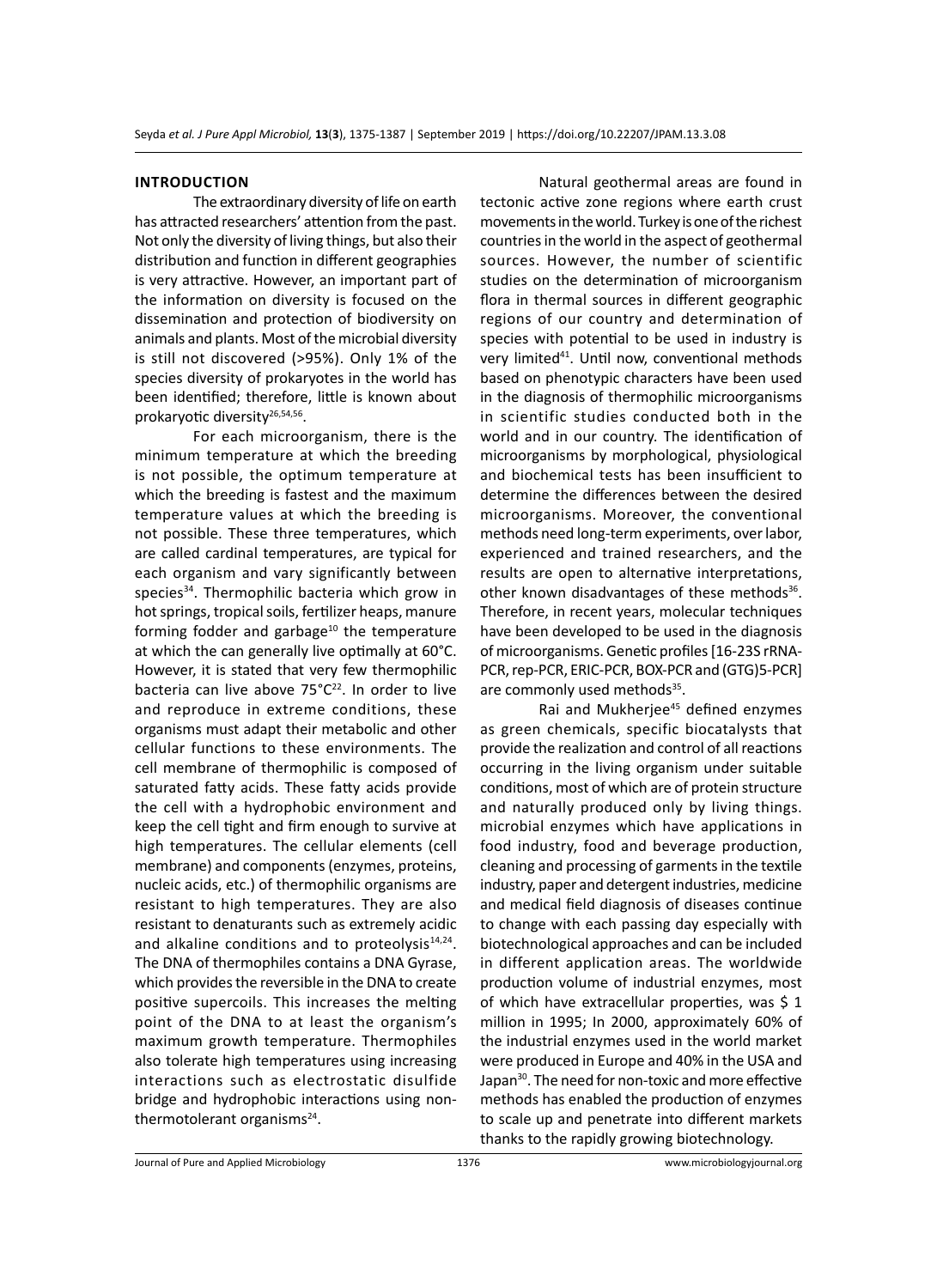Thermophilic organisms have a very important place due to their biotechnological potential. Their most important biotechnological features are; to produce enzymes that can catalyze biochemical reactions at much higher temperatures than normal organisms $23$ . These enzymes are thermophilic enzymes, and these enzymes are preferred in many industrial areas due to their pH changes and their stability to high temperatures. Thermostable enzymes play a role in the hydrolysis of protein, lipid and polysaccharide substrates in molecular biology<sup>7</sup>. Proteases from thermophilic enzymes are used in food industry, pharmacology, leather and detergent industry in a wide industrial area. enzymes such as lipase, esterase, amylase, cellulase and xylanase; used in detergent, sugar, textile and paper industries<sup>55</sup>.

Thermostable enzymes are more advantageous than other enzymes, and both the industrially important and the thermostable enzyme producer, the introduction of new source microorganisms into the literature, will be able to respond to the needs of industry today and to shed light on possible future studies. The aim of the study was isolation and identification of new and industrially valuable bacterial strains from different geothermal resources of Turkey, presentation of their novel potential to produce industrially important enzymes and multi-enzyme productions.

# **Materials and Methods Purification of thermo-tolerant isolates**

The water and sludge samples from Armutlu (Yalova), Germencik (Aydn), Yildizburnu (Izmir), Havza (Samsun), Guroymak (Bitlis) and Karakurt (Kirsehir) hot springs were collected and the samples were transferred to Nutrient Agar (NA) medium (peptone from meat 5.0  $gL^{-1}$ ; meat extract 3.0 gL<sup>-1</sup>; agar 12.0 gL<sup>-1</sup>) in order to incubate (Thermo Scientific Heratherm, the USA) at 55°C for 24 h. The growing colonies were spread on NA to obtain pure cultures and were eliminated by morphology differences in plates, as a first step. The pure, single and different colonies were stored in the Nutrient Broth (NB) with 15% glycerol content at -86°C for further studies<sup>3</sup>.

# **Gene amplification, cloning and genomic fingerprinting of isolates**

For DNA extraction of each isolate, a

single colony from NA medium was selected and inoculated to NB at 55°C 150 rpm. After the incubation period, genomic DNA isolation was carried out according to Promega WizardR DNA purification kit and purified DNA was stored at +4°C until use<sup>47</sup>. Test isolates were subjected to rep-PCR with the special primers of (GTG)<sub>s</sub> and BOX elements to obtain genomic fingerprinting<sup>4,6,20</sup>. To obtain the PCR products, 50 ng of purified DNA was used as the template in 30 ml reaction mixture. Twenty-seven microliters of the reaction cocktail were prepared as follows: Specific Gitschier Buffer 5 mL, dimethyl sulfoxide 2.5 mL (100%, 20X), dNTPs (10 mM) 1.25 mL, bovine serum albumin 1.25 mL (20 gL $^{-1}$ ), primers (5 mM) 3.0 ml, Taq polymerase (250 U) 0.3 mL and water 13.7 mL. A negative control (no DNA) was included in each PCR assay. PCR reactions were performed with a 3x32-well ProFlexTM PCR System, using the following conditions for (GTG)<sub>5</sub>-PCR: an initial denaturation at 94°C for 7 min; 36 cycles consisting of 94°C for 1 min and annealing at 53°C for 1 min with (GTG) $_{5}$  primer, extension at 65°C for 8 min; and a final polymerization at 65°C for 16 min before cooling at 4°C. For BOX-PCR; an initial denaturation at 95°C for 7 min; 36 cycles consisting of 94°C for 1 min and annealing at 53°C for 1 min with BOX primer, extension at 65°C for 8 min; and a final polymerization at 65°C for 16 min before cooling at 4°C.

The 16S rRNA of the isolates was amplified by Polymerase Chain Reaction (PCR) with the forward primer 27-F:(5' AGAGTTTGATYMTGGCTCAG3') and the reverse primer 1492-R:(5' GGTTACCTTGTTACGACTT 3')<sup>5</sup>. The amplified fragments were cloned into *E. coli* JM101 strain with a vector system (pGEM-T, Promega, the UK) and the clones were sequenced (Macrogen, Amsterdam, the Netherlands). The results of 16S rRNA gene sequencing were analyzed using the GenBank (http://blast.ncbi. nlm.nih.gov/blast.cgi) and EzTaxon (http://www. eztaxon.org/) servers<sup>9</sup>. Considering the results of the study, a phylogenetic tree was formed via the neighbor-joining method by using the software package MEGA 4.0<sup>13</sup>.

The PCR products (27 mL) were mixed with 3 mL gel loading buffer (6X) and subjected to agarose (1.5% w/v) gel electrophoresis in Tris– Acetate–EDTA (TAE) buffer at 100 V for 110 min.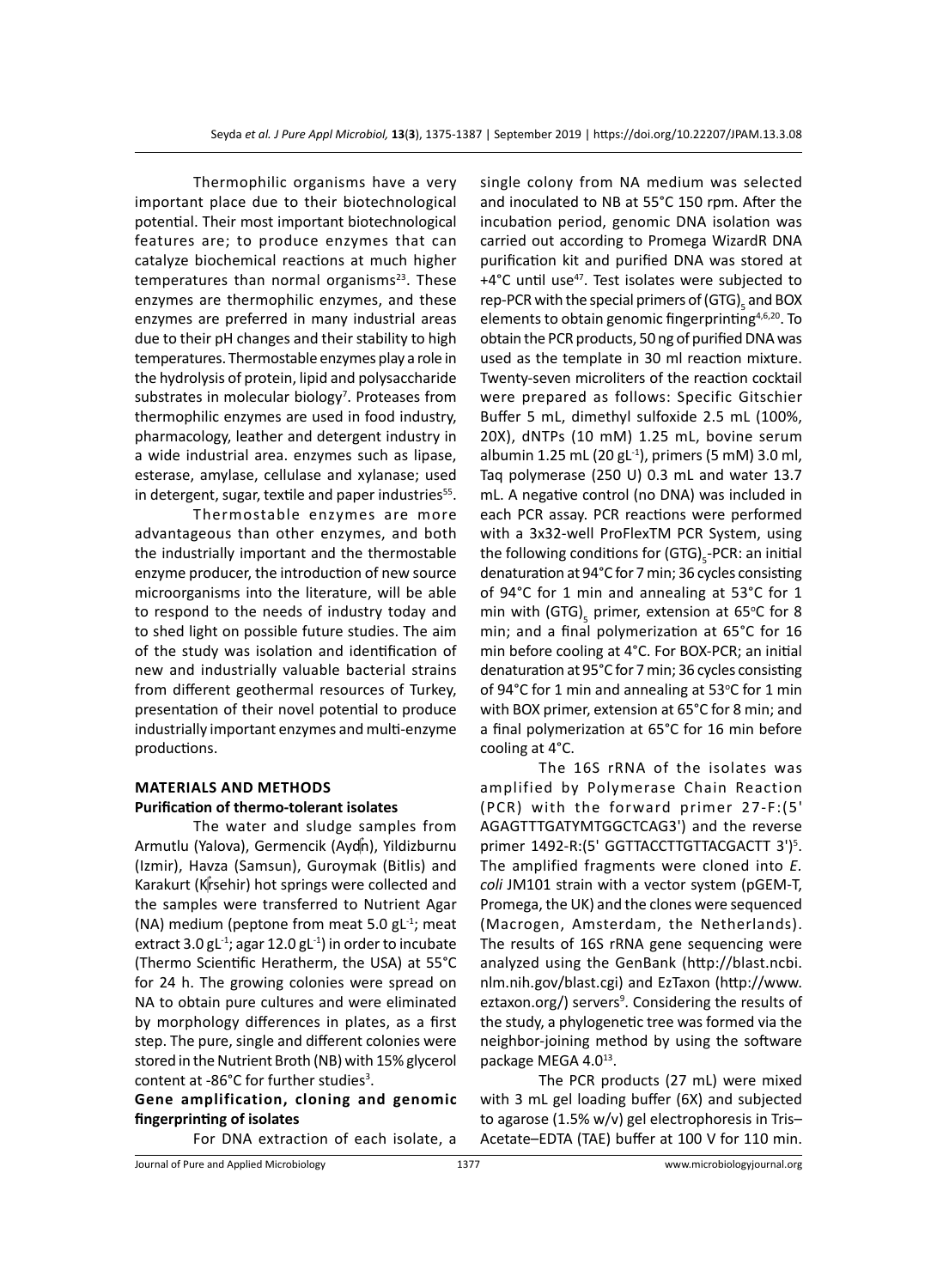After separation of the amplification products by the gel, the fragments were stained with ethidium bromide solution (2 mL Etbr/100 mL 1X TAE buffer). The amplified DNA product was monitored using Gel Documentation System.

# **Conventional identification**

The test isolates were subjected to conventional tests. The pH (Mettler Toledo) and temperature range for bacterial growth were tested between pH 3.0–11.0 and 15–65°C. The NaCl requirement for growth was also tested in NB medium containing 1.0, 2.0, 4.0, 6.0, 8.0, 10.0 and 12.0% (w/v) NaCl. Cell and colony morphology (Leica ICC50 HD light microscope), Gram and endospore staining, motility and the presence of catalase and oxidase reactions were also investigated by the method of Prescott<sup>44</sup> and Sari<sup>47</sup>.

# **Preliminary experiments of industrial enzymes Amylase**

Amylase assay was performed at 55°C for two days in a modified-medium which contained yeast extract (1 gL<sup>-1</sup>), starch (5 gL<sup>-1</sup>) and agar (15 gL<sup>-</sup> <sup>1</sup>)<sup>58</sup>. The amylase activity was screened by Lugol's solution. Clear and large zones were evaluated as positive, or as amylase production; however, no zone formation was evaluated as negative, or as no amylase production.

# **Cellulase**

A medium containing carboxymethylcellulose (10 gL<sup>-1</sup>), peptone (5 gL<sup>-1</sup>), yeast (5 gL<sup>-1</sup>), KH<sub>2</sub>PO<sub>4</sub> (1 gL<sup>-1</sup>), MgSO<sub>4</sub>.7H<sub>2</sub>O (0.2 gL<sup>-1</sup>), NaCl (10  $gl<sup>-1</sup>$ ) and agar (15 gL<sup>-1</sup>) was used for cellulase assay. Incubation was carried out at 55°C for two days, and after the incubation, the plates were stained by Congo-Red Dye. The presence of clear zone was accepted as positive<sup>47</sup>.

#### **Lipase**

Test isolates were inoculated on tributyrin agar medium which contained 1% (w/v) tributyrin (glycerol tributyrate) and incubated at 55°C. Formation of hydrolysis zone around the culture on plate was controlled for two days, and the strains with transparent and the highest zone formation (lipolytic activity) were determined as lipase producers $^{12}$ .

#### **Protease**

Protease activity was conducted in medium which contained NB (8  $gt^{-1}$ ), Skimmed Milk (10 gL<sup>-1</sup>) and agar (15 gL<sup>-1</sup>) at 55°C for two days. The plates were evaluated according to the zone formations, and the observation of a halo zone indicated positive protease activity<sup>42</sup>. **Xylanase**

A solid medium with xylan (10  $gL^{-1}$ ),  $\text{NaNO}_3$  (1.2 gL<sup>-1</sup>), KH<sub>2</sub>PO<sub>4</sub> (3 gL<sup>-1</sup>), K<sub>2</sub>HPO<sub>4</sub> (6 gL<sup>-1</sup>), CaCl<sub>2</sub> (0.05 gL<sup>-1</sup>), MgSO<sub>4</sub> (0.01 gL<sup>-1</sup>), ZnSO<sub>4</sub> (0.001  $gl^{-1}$ ) and agar (15 gL<sup>-1</sup>) was used to determine xylanase production. The plates were incubated at 55°C for four days and after the incubation, the plates were stained by Congo-Red Dye. The presence of clear zone was accepted as positive<sup>47</sup>.

# **Results and Discussion Genomic fingerprinting of thermophiles**

The first step of this study was the isolation of thermopilic bacteria from water and sludge samples of Armutlu (Yalova), Germencik (Aydn), Yildizburnu (Izmir), Havza (Samsun), Guroymak (Bitlis) and Karakurt (Krsehir) hot springs. One hundred and thirty bacterial isolates were obtained however this number was firstly reduced by eliminating according to colony differences observed on plate surface. As conventional analysis alone was not sufficient for the identification of bacteria, rep-PCR [(GTG)<sub>5</sub>-PCR and BOX-PCR] method was used which clearly showed the differences between microorganisms' genomic fingerprinting. (GTG)<sub>5</sub>-PCR, gave the first information about isolates. It was observed that the isolates usually yielded up to sixteen polymorphic bands between 350-3500 bp and eight polymorphic bands between 700-2500 bp while EA 9 isolate gave no bands (Fig. 1). BOX-PCR, another genomic fingerprint method, was applied and it was determined that the test isolates were given two types of polymorphic bands, usually five bands between 300-1200 bp and two bands between 1200 - 4000 bp (Fig. 2). 16S rRNA region, which was evolutionarily conserved, was amplified using universal primers; to identify the isolates at species level. As a result of the analysis, eleven different species were detected, resulted in the fragments of 1500 bp. The sequences of cloned isolates were compared with the sequences of other bacteria in the GenBank and the nucleotides were analyzed using BLAST and EzTaxon (Table 1). The phylogenetic relationship between thermopilic bacteria was presented by phylogenetic tree (Fig. 3). As a result, the genus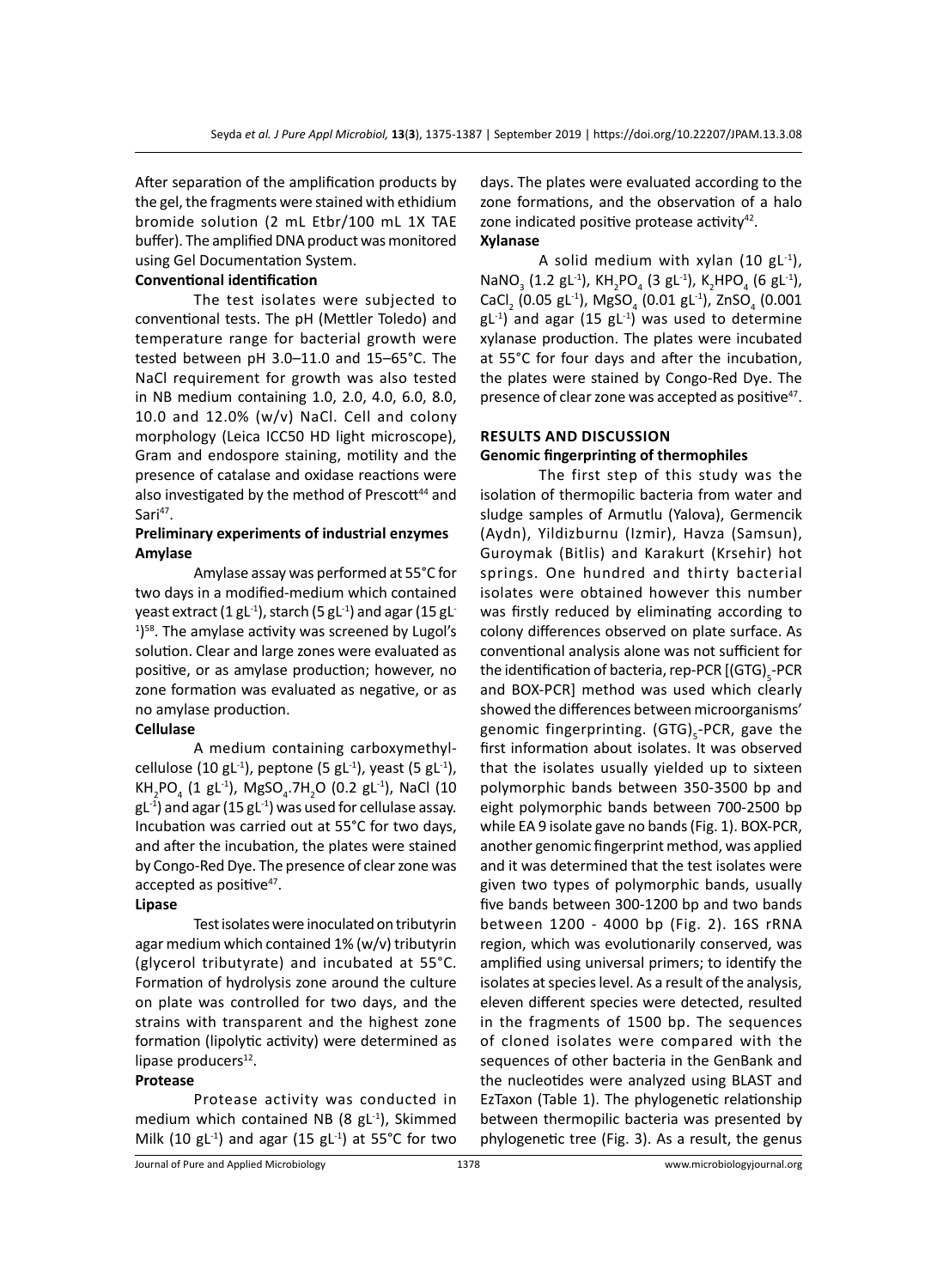| Code            | Name                              | Similarity<br>ratio (%) | GenBank<br>number |  |
|-----------------|-----------------------------------|-------------------------|-------------------|--|
| EA1             | Aeribacillus pallidus             | 99.9                    | MH411153          |  |
| EA <sub>2</sub> | Anoxybacillus geothermalis        | 99.7                    | MH411161          |  |
| EA3             | Anoxybacillus mongoliensis        | 99.3                    | MH411164          |  |
| EA4             | Anoxybacillus rupiensis           | 99.5                    | MH411201          |  |
| EA5             | <b>Bacillus albus</b>             | 99.8                    | MH411233          |  |
| EA6             | Bacillus halodurans               | 99.7                    | MH411241          |  |
| EA7             | <b>Bacillus licheniformis</b>     | 98.9                    | MH411598          |  |
| EA8             | <b>Bacillus paralicheniformis</b> | 99.8                    | MH411597          |  |
| EA9             | Enterococcus faecium              | 99.9                    | MH411686          |  |
| EA10            | Exiguobacterium profundom         | 99.9                    | MH411710          |  |
| EA11            | Paenibacillus dendritiformis      | 99.7                    | MH411711          |  |

| <b>Table 1.</b> Molecular identifications of the isolates |
|-----------------------------------------------------------|
|-----------------------------------------------------------|

*Bacillus* with different species, *Enterococcus*  and *Exiguobacterium* were determined. EA1 was similar to *Aeribacillus pallidus*, EA2 to *Anoxybacillus geothermalis*, EA3 to *Anoxybacillus mongoliensis*, EA5 to *Bacillus albus*, EA6 to *Bacillus halodourans*, EA7 to *Bacillus licheniformis*, EA8 to *Bacillus paralicheniformis*, EA9 to *Enterococcus faecium*, EA10 to *Exiguobacterium profundum*  and EA11 to *Paenibacillus dendritiformis* species at a rate of 99%. Based on the knowledge that the similarity ratio of 16S rRNA sequence analysis among the strains of the same species should be more than 97%<sup>34</sup>, it was concluded that the bacterial strains were similar to test strains.

rep-PCR [(GTG)<sub>5</sub>-PCR and BOX-PCR], which was molecular method used for this purpose, was a highly effective method used to reveal the diversity in the ecosystem, the phylogenetic relationship between the strains and to distinguish genetically close micro-organisms at species and sub-species level<sup>4</sup>. BOX-PCR and (GTG)<sub>5</sub>-PCR methods were found to be very successful in demonstrating the genomic differences between strains in parallel with literature data<sup>3,4,6,58</sup>.

# **Morphology, physiology and biochemical characteristics of thermophiles**

Among eleven different bacterial isolates, all of isolates were Gram positive and motile, endospore producing (except EA10), catalase



Fig. 1. (GTG)<sub>c</sub> PCR band profiles of thermophilic isolates (M: DNA Marker, 1: EA 10, 2: EA 6, 3: EA 5, 4: EA 3, 5: EA 9, 6: EA 11, 7: EA 1, 8: EA 7, 9: EA 4, 10: EA 8, 11: EA 2, 12: Negative control)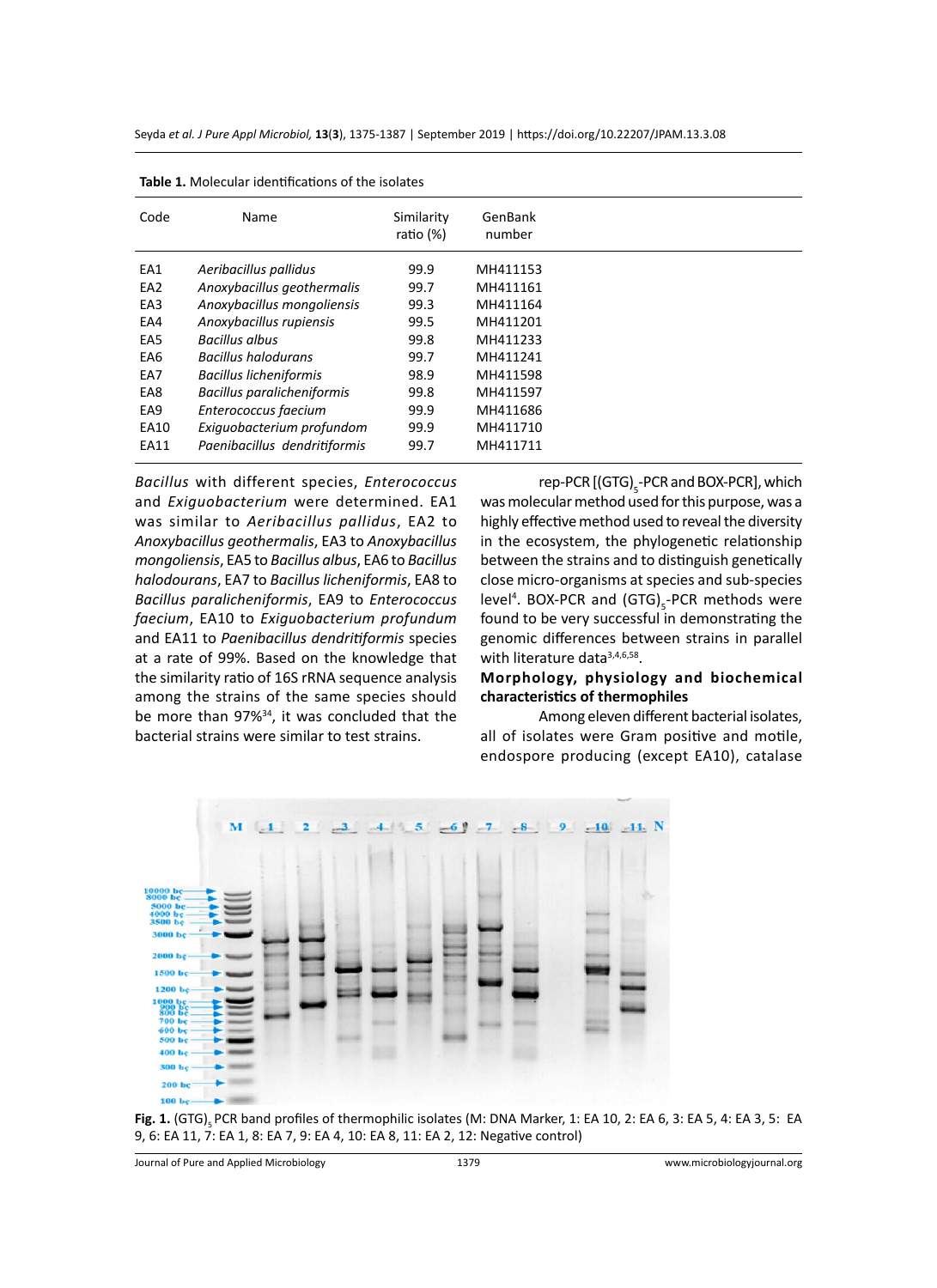

**Fig. 2.** BOX-PCR band profiles of thermophilic isolates (M: DNA Marker, 1: EA 2, 2: EA 8, 3: EA 4, 4: EA 7, 5: EA 1, 6: EA 11, 7: EA 9, 8: EA 3, 9: EA 5, 10: EA 6, 11: EA 10, 12: Negative control)

and oxidase positive (except EA9 and EA10) and bacilli-shaped (EA9 was coccus-shaped) (Table 2). To determine the salt concentration for growth of the isolates, 1.0, 2.0, 4.0, 6.0, 8.0, 10.0 and 12% (w/v) NaCl were used (Table 2). As a result of spectrophotometric measurements made at OD600, the test strains showed development in 1.0-10.0% salt concentration values; EA1 and EA4 was in 1.0-2.0%, EA3, EA7, EA8 and EA11 were in 2.0-4.0%, EA9 was in 2.0-6.0%, EA2 and EA6 were 2.0-8.0% and EA5 and EA10 were 2.0-10.0% range. In order to determine the pH ranges of test strains;

| Isolate<br>code | Isolate<br>name                      | Morphology Gram |           | pH          | Temp.<br>$(^{\circ}C)$ | Salt<br>(%)  |           |           | Oxidase Catalase Endospore Motility |           |
|-----------------|--------------------------------------|-----------------|-----------|-------------|------------------------|--------------|-----------|-----------|-------------------------------------|-----------|
| EA1             | Aeribacillus<br>pallidus             | <b>Bacilli</b>  | $\ddot{}$ | $7.0 - 9.0$ | $35 - 55$              | $1.0 - 2.0$  | $+$       | $+$       | $\ddot{}$                           | $\ddot{}$ |
| EA <sub>2</sub> | Anoxybacillus<br>geothermalis        | <b>Bacilli</b>  | $\ddot{}$ | $5.0 - 9.0$ | 35-55                  | $2.0 - 8.0$  | $+$       | $+$       | $+$                                 | $\ddot{}$ |
| EA3             | Anoxybacillus<br>mongoliensis        | Bacilli         | $\ddot{}$ | $7.0 - 9.0$ | $35 - 65$              | $2.0 - 4.0$  | $\ddot{}$ | $+$       | $+$                                 | $\ddot{}$ |
| EA4             | Anoxybacillus<br>rupiensis           | Bacilli         | $+$       | $6.0 - 7.0$ | $35 - 55$              | $1.0 - 2.0$  | $\ddot{}$ | $+$       | $+$                                 | $\ddot{}$ |
| EA5             | <b>Bacillus albus</b>                | Bacilli         | $\ddot{}$ | $7.0 - 9.0$ | $25 - 55$              | $2.0 - 10.0$ | $\ddot{}$ | $+$       | $+$                                 | $\ddot{}$ |
| EA6             | <b>Bacillus</b><br>halodurans        | <b>Bacilli</b>  | $+$       | $7.0 - 9.0$ | $25 - 55$              | $2.0 - 8.0$  | +         | $\ddot{}$ | $\ddot{}$                           | $\ddot{}$ |
| EA7             | <b>Bacillus</b><br>licheniformis     | Bacilli         | $+$       | $7.0 - 9.0$ | $35 - 65$              | $2.0 - 4.0$  | $\ddot{}$ | $+$       | $+$                                 | $\ddot{}$ |
| EA8             | <b>Bacillus</b><br>paralicheniformis | <b>Bacilli</b>  | $\ddot{}$ | $7.0 - 9.0$ | $35 - 55$              | $2.0 - 4.0$  | $\ddot{}$ | $\ddot{}$ | $\ddot{}$                           | $\ddot{}$ |
| EA <sub>9</sub> | Enterococcus<br>faecium              | Coccus          | $\ddot{}$ | $5.0 - 9.0$ | 15-55                  | $2.0 - 6.0$  |           | $+$       | $\ast$                              | $\ddot{}$ |
| EA10            | Exiguobacterium<br>profundom         | Bacilli         | $\ddot{}$ | $5.0 - 9.0$ | 15-55                  | $2.0 - 10.0$ |           | $+$       |                                     | $\ddot{}$ |
| EA11            | Paenibacillus<br>dendritiformis      | Bacilli         | $\ddot{}$ | $6.0 - 7.0$ | $35 - 55$              | $2.0 - 4.0$  | $+$       | $+$       | $+$                                 | $\ddot{}$ |

**Table 2.** Physicochemical requirements and conventional identifications of the isolates

\*; endospore test was not applied.

Journal of Pure and Applied Microbiology 1380 www.microbiologyjournal.org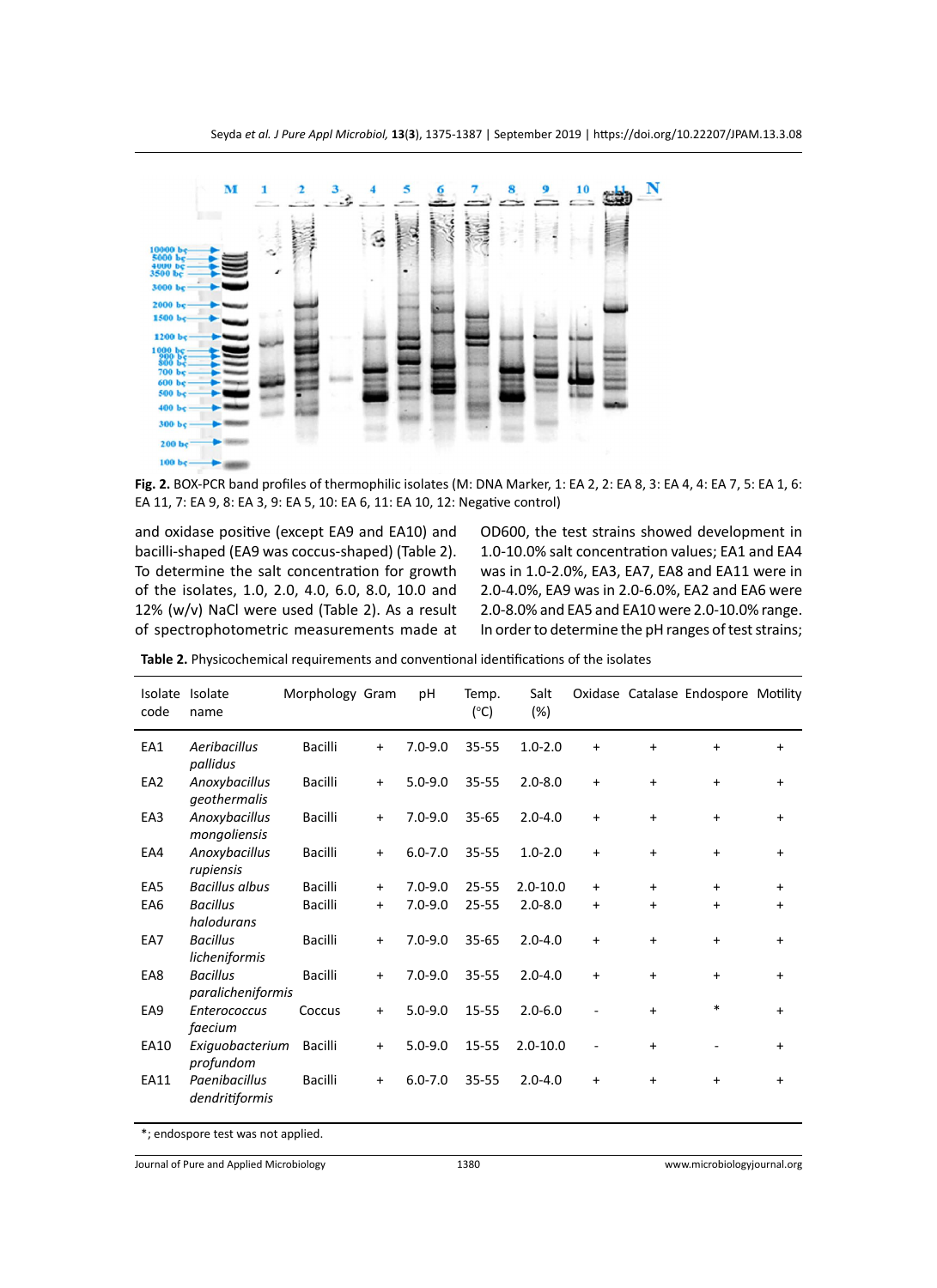microbial growth in pH 3.0, 5.0, 7.0, 9.0 and 11.0 were monitored; EA4 and EA11 were detected to develop in pH 6.0-7.0; EA1, EA3, EA5, EA6, EA7 and EA8 were in pH 7.0-9.0; EA2, EA9 and EA10 were in pH 5.0-9.0. The isolates were incubated at 15°C, 25°C, 35°C, 45°C, 55°C and 65°C to determine the temperatures at which they developed and the temperature values of the test strains were determined. Although the temperature ranges of thermophiles varied, EA9 and EA10 were determined that they could develop at 15-55°C, EA5 and EA6 were at 25-55°C, EA3 and EA7 were at 35-65°C, others were 35-55°C.

As a result of the morphological analysis of the isolates obtained in parallel with the literature data, all test strains were Gram and endospore (except *E. profundum*) positive, motile and had bacilli cell morphology except *E. faecium* (coccus). Growth ranges for pH, temperature and salt concentration were 5-9 pH, 15-65°C and 1-10%(w/v). Finally, all the isolates were catalase and oxidase positive (except *E. faecium* and *E.*  profundum). Yadav<sup>57</sup> carried out the isolation and identification of 150 thermophilic bacteria from hot springs in Nepal. The 16S rRNA fragments of the isolates were amplified with a size of about 1.5 kbs (1500 bp) and the microorganisms were belonging to the genus *Anoxybacillus, Aeribacillus,*  and *Bacillus* at a ratio of ≥95. The *bacilli* isolates were gram positive, endospore forming and their optimum growth temperature were between 55-65°C. However, in this study, the isolates were thermo-tolerant due to large temperate range, 15-65°C. Aanniz<sup>1</sup> isolated and identified 240 bacteria from different sources in Morocco. All isolates were Gram and endospore positive. When they examined the BOX-PCR and 16S rRNA sequence of the isolates, the dominant species was *Bacillus* (97.5%); 119 of them were *B. licheniformis* and 6 of the species belonging to *Aerobacillus.*  Norashirene38 obtained six thermophilic isolates from Malaysia. The optimum growth temperatures

| Isolate<br>code | Isolate name                         | A         | C     | L         | P         | X         | Global | Turkey | Reference(s)       |  |
|-----------------|--------------------------------------|-----------|-------|-----------|-----------|-----------|--------|--------|--------------------|--|
| EA1             | Aeribacillus<br>pallidus             |           |       | $\ddot{}$ | $\ddot{}$ |           | P      | P      | 1, 12, 31, 57      |  |
| EA <sub>2</sub> | Anoxybacillus<br>geothermalis        | $\ddot{}$ |       | $+$ *     | $+$       | $+$ *     | P      | $\ast$ | 19                 |  |
| EA3             | Anoxybacillus<br>mongoliensis        | $\ddot{}$ |       | $+$ *     | $+$       | $+$ *     | P      | $\ast$ | 37                 |  |
| EA4             | Anoxybacillus<br>rupiensis           | $\ddot{}$ |       | $+$ *     | $\ddot{}$ |           | P      | P      | 16, 27, 58         |  |
| EA5             | Bacillus albus**                     | $+^*$     |       | $+$ *     | $+$ *     |           | $\ast$ | $\ast$ | 33                 |  |
| EA6             | <b>Bacillus</b><br>halodurans        |           | $+$ * |           |           |           | P      | $\ast$ | 17, 25, 32, 46, 53 |  |
| EA7             | <b>Bacillus</b><br>licheniformis     | $\ddot{}$ |       | $+$       | $+$       | $\ddot{}$ | P      | P      | 1, 12, 58          |  |
| EA8             | <b>Bacillus</b><br>paralicheniformis | $+^*$     |       | $+$ *     | $+$ *     | $+^*$     | $\ast$ | $\ast$ | 40                 |  |
| EA9             | Enterococcus<br>faecium              |           |       | $+$ *     | $+$ *     |           | P      | $\ast$ | 2,39               |  |
| EA10            | Exiguobacterium<br>profundom         |           |       | $^{*}$    |           |           | P      | $\ast$ | 15                 |  |
| EA11            | Paenibacillus<br>dendritiformis      |           |       |           | $^{*}$    |           | $\ast$ | $\ast$ | 49                 |  |

**Table 3.** Industrial enzyme production profiles of the isolates and their first investments in thermophilic regions

(+):producer; (-): not producer; \*: No study about related enzyme production ability/ No presence of bacteria at thermophilic regions; P:presence of the related bacteria in thermophilic regions; \*\*:https://www.ncbi.nlm.nih.gov/genome/genomes/71466, Abbreviations: A-Amylase; C-Cellulase; L-Lipase; P-Protease; X-Xylanase.

Journal of Pure and Applied Microbiology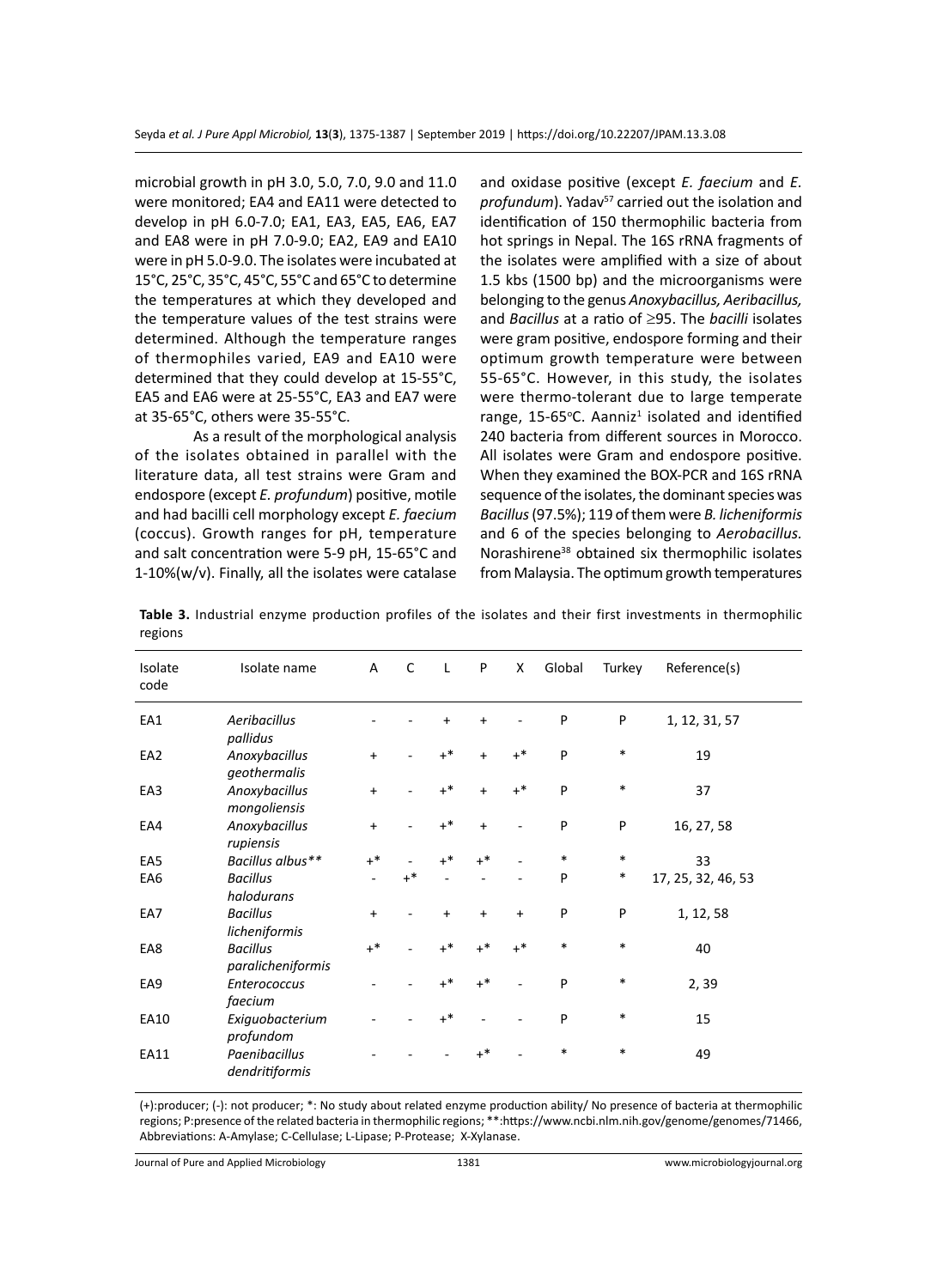of these isolates were 55°C and pH was 7.5, and they were aerobic, catalase and oxidase positive. Poli<sup>43</sup> carried out the isolation of thermophilic bacteria by taking water and mud samples from the geothermal areas in Italy. These test strains were aerobic, endospore and Gram positive, motile, rod shaped and their optimum growth was at 65°C and pH 7.2. The salt concentrations in which the test strains could develop were tested at 1-10%(w/v), and the results were generally parallel

to the literature data. Tambekar<sup>52</sup> revealed the presence of the strains that could reproduce in 8% (w/v) salt concentration, in parallel with our data. However, *B. halodurans* (EA6) was found to be able to withstand up to 8% (w/v) salt concentration in contrast to the literature<sup>51</sup>.

It was noticeable that the growth of *E. faecium*, a lactic acid bacterium at 15-55°C, considering that mesophilic bacteria generally did not show growth above 45°C. However, Orr<sup>39</sup>



 $0.1$ 

**Fig. 3.** Neighbor-Joining phylogenetic tree of thermophilic bacteria isolated from different hot springs of Turkey based on 16S rRNA gene analysis results. *Alicyclobacillus acidophilus* used as an external group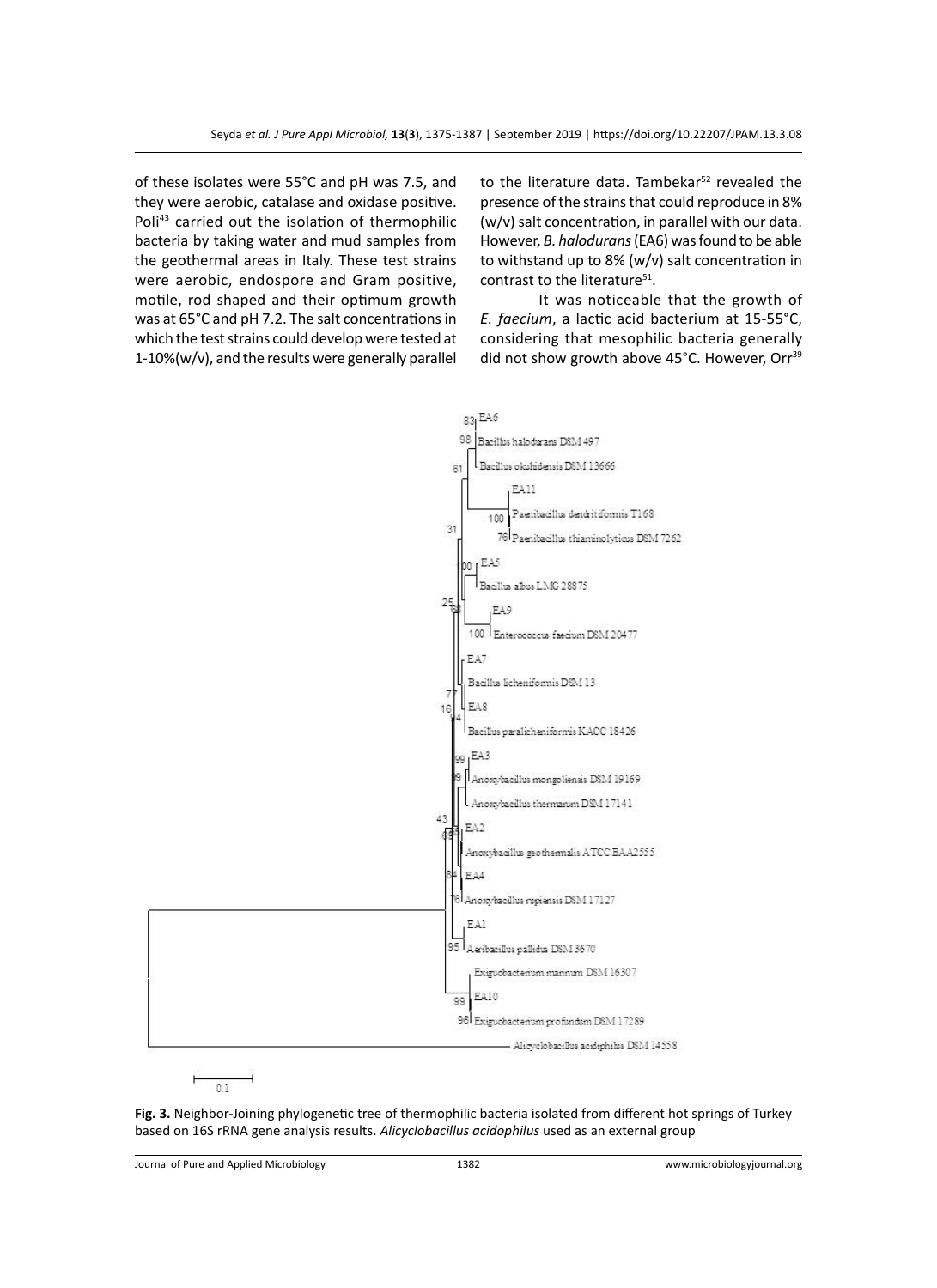found some members of the microorganisms contained in *Enterococci* were thermo-tolerant. Svec $^{50}$  reported that, (GTG)<sub>5</sub>-PCR method could be used effectively in the identification of the genus *Enterecoccus* at species and sub-species level. Abdel-Rahman<sup>2</sup> identified E. faecium with 99% similarity ratio and as unable to utilize oxygen as an electron acceptor. They also concluded that; *E. faecium* could grow at 45-50°C and pH 9.6. Al-Mariri<sup>8</sup> collected white cheese samples and identified thermophilic streptococci. As a result; *E. faecium* isolates were gram positive, non-sporulation and could grow at 4-6.5%(w/v) salt concentration while the salt concentration for this study was 2-6%(w/v). In another study;  $E.$  faecium was identified as catalase positive<sup>21</sup> however Abdel-Rahman<sup>2</sup> and Jensen<sup>28</sup> identified as catalase negative. According to Schleifer and Kilpper-Bהlz48, some strains of *E. faecium* were motile. Crapart<sup>15</sup> isolated lactic acid-producing thermo-tolerant bacterium, *E. profundum*, from hydrothermal vent and the growth conditions were parallel to our study with 12-49°C, 5.5-9.5 pH and 0-11%(w/v) salt concentration. This bacterium was characterized as motile, Gram and catalase positive, oxidase negative while Kasana and Pandey<sup>29</sup> also concluded as non-sporulation.

# **Enzyme production capacities of thermophiles**

Enzyme production abilities of these eleven isolates were tested in enzyme specific solid media. As a result; all of them were producers of at least one enzyme which were industrially valuable (Table 3). EA2, EA3, EA4, EA5, EA7 and EA8 were amylase producers. The only cellulase producer isolate was EA6. Except EA6 and EA11, the rest of the isolates were positive in terms of lipase production. EA6 and EA10 gave negative results in protease growth media however, the other isolates were protease producers. EA2, EA3, EA7 and EA8 were xylanase producers.

*A. pallidus,* which was isolated from desert soil by Aanniz<sup>1</sup>, could grow at 30-80°C, 0.5-10%(w/v) salt concentration and produce amylase and protease. Koc<sup>31</sup> determined A. *pallidus* C196 and D642 as potential lipase producers due to use of olive oil as substrate. The isolation from different locations of Turkey resulted in identification of *A. pallidus* as amylase producer<sup>12</sup>. With optimum growth conditions between 40-65°C, 0-3% (w/v) NaCl and 5.0-9.5

pH *A. geothermalis* could hydrolyze casein and starch due to protease and amylase activity, respectively 19 while *A. geothermalis* in this study could also able to produce lipase and xylanase. Namsaraev37 determined *A. mongoliensis,*  whose optimum growth was at 35-75°C, 0-5% (w/v) NaCl concentration and 5.5-10.8 pH, as a thermophilic protease and amylase producer due to the hydrolysis of starch, casein and gelatin. *A. mongoliensis* in this study was also identified as lipase and xylanase producer. Derekova<sup>16</sup> was isolated and identified *A. rupiensis*, which could survive between 35-67°C, 5.5-8.5 pH, for the first time with ability to degrade xylan, starch and casein. Jardine27 was also proposed *A. rupiensis* as amylase, protease and celllulase producer. Yanmis58 isolated *A. rupiensis* from geothermal regions of Turkey and it was declared as amylase producer. However, lipase production of *A. rupiensis* was determined in this study.

*B. albus* was deposited in NCBI under the project numbers of PRJNA509543, PRJNA326285 and PRJNA516150. Liu<sup>33</sup> identified the marine isolate as *B. albus* sp. nov., type strain N35- 10-2T (=MCCC 1A02146T =KCTC 33710T =LMG 28875T). However, there is no publication about thermophilic source of the microorganism.

The lipolytic activity of *B. halodurans* was proved by many of the studies<sup>17,46,53</sup> and Vargas<sup>53</sup> determined the optimum ranges at 25-55°C and 2.5-10% (w/v) NaCl. As a potential producer, amylase<sup>25</sup> and xylanase<sup>32</sup> were other enzymes that *B. halodurans* produced. However, *B. halodurans*in this study was identified as cellulase producer. Aanniz1 isolated *B. licheniformis*, which could survive at 30-75°C, 0.5-10% (w/v) salt content and 7-8.2 pH, had the potential to produce amylase, protease and cellulase. Archana and Satyanarayana<sup>11</sup> isolated cellulase-free xylanase from thermostable *B. licheniformis*. Baltaci<sup>12</sup> classified two of the isolates as *B. licheniformis* and they were also amylase, lipase, protease and cellulase producers. *B. licheniformis,* from thermal regions of Turkey $58$ , could also able to produce cellulase and amylase.

Although *B. paralicheniformis* was isolated from fermented foods<sup>18,40</sup>, there was no record of thermophilic *B. paralicheniformis* and its enzyme production. *B. paralicheniformis* in this study could able to produce amylase, lipase, protease and

Journal of Pure and Applied Microbiology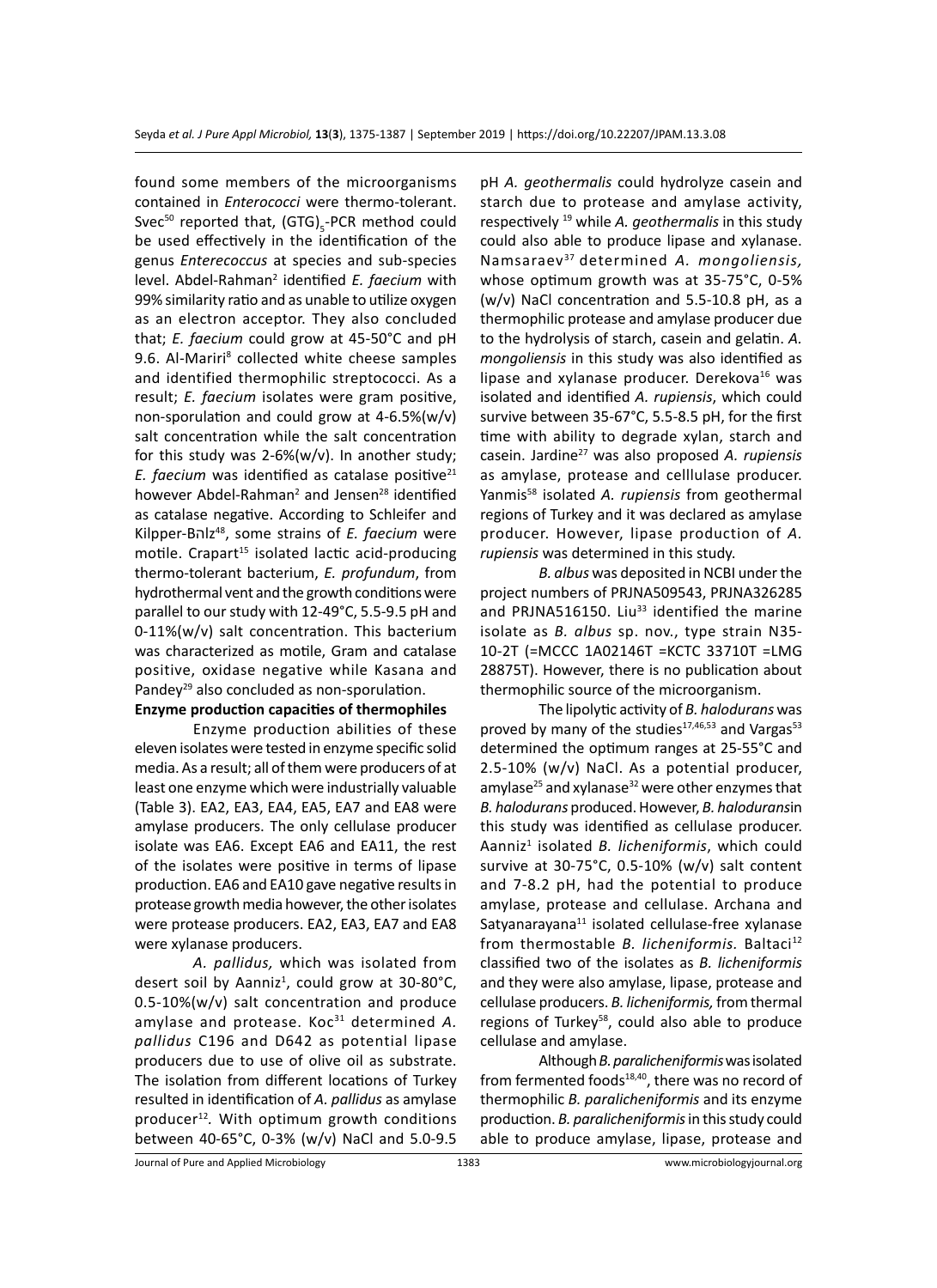xylanase. *E. faecium* was firstly isolated by Orr<sup>39</sup> from hospital samples as thermo-tolerant however there was no report about enzyme production of thermo-tolerant *E. faecium.* However, lipase and protease production ability of E. *faecium* was determined in this study. Moderately thermophilic *E. profundum* was defined by Crapart<sup>15</sup> but its industrial enzyme abilities never examined while lipase production of *E. profundum* discovered in this study. *P. dendritiformis,* which was included in the genus *Bacillus,* was first discovered in 1990s and reclassified as a separate genus<sup>49</sup>. However, there is no record about *P. dendritiformis* from thermophilic sources while protease production was determined in this study.

In addition, the isolation locations of organisms were important during the isolation and identification of thermo-tolerant organisms (Table 3). In this study, the presence of *B. albus, B. paralicheniformis* and *P. dendritiformis* in thermophilic regions was introduced for the first time. The presence of *A. geothermalis, A. mongoliensis, B. albus, B. halodurans*, *B. paralicheniformis, E. faecium*, *E. profundum* and *P. dendritiformis* in the thermal sources of Turkey, has been detected for the first time. When amylase-producing isolates were screened, it was observed that most of the isolates were producers of amylase. However, among them, *B. albus* and *B. paralicheniformis* were firstly identified as thermo-tolerant amylase producers. Although thermophilic bacteria are frequently identified as cellulase producers, among the isolates in this study, only *B. halodurans* could produce cellulase and this was declared in this study. *A. pallidus, A. geothermalis, A. mongoliensis, A. rupiensis B. albus, B. licheniformis, B. paralicheniformis, E. faecium* and *E. profundum* were thermo-tolerant bacteria with lipolytic activity. However, the lipase production abilities of the isolates, except *A. pallidus* and *B. licheniformis*, were not determined before, until this study. While all isolates, except *B. halodurans* and *E. profundum,* were able to produce protease, the proteolytic activities of thermo-tolerant *B. albus*, *B. paralicheniformis, E. faecium* and *P. dendritiformis* were determined for the first time. *A. geothermalis, A. mongoliensis, B. licheniformis* and *B. paralicheniformis* were able to produce xylanase; however, *A. geothermalis,*  *A. mongoliensis* and *B. paralicheniformis* were firstly determined as thermo-tolerant xylanase producers

When the multienzyme production capabilities of the isolates were examined, it was observed that all the isolates, except *B. halodurans, E. profundum* and *P. dendritiformis,* were able to produce more than one enzyme. In a study, in order to determine the strains which have the potential to produce industrially important enzymes, Yadav<sup>57</sup> observed that 135 of 150 thermophilic isolates have the potential to produce at least one extracellular hydrolytic enzyme.

#### **Conclusion**

As a conclusion, this research contained remarkable points in terms of presenting different thermo-tolerant species in the World and Turkey, microbial flora of thermal regions in Turkey and unknown abilities of these thermo-tolerant species to produce industrially valuable enzymes. The first isolation of *B. albus, B. paralicheniformis* and *P. dendritiformis* from thermal regions in the World was carried out. *A. geothermalis, A. mongoliensis, B. albus, B. halodurans, B. paralicheniformis, E. faecium*, *E. profundum and P. dendritiformis* were firstly isolated from hot springs of Turkey. *A. geothermalis, A. mongoliensis, B. albus, B. halodurans, B. paralicheniformis, E. faecium*, *E. profundum* and *P. dendritiformis* were identified as producers of some of industrial enzymes, for the first time. Eight different species with the potential to produce multi-enzyme were identified. Since thermostable enzymes play an important role in industrial and biotechnological processes, the enzyme/multi-enzyme production potentials of the isolates identified in this study has been one of the another notable results.

#### **AcknowledgementS**

None.

#### **Conflict of interest**

The authors declare that there is no conflict of interest.

#### **Authors' Contribution**

AS and GB designed and carried out the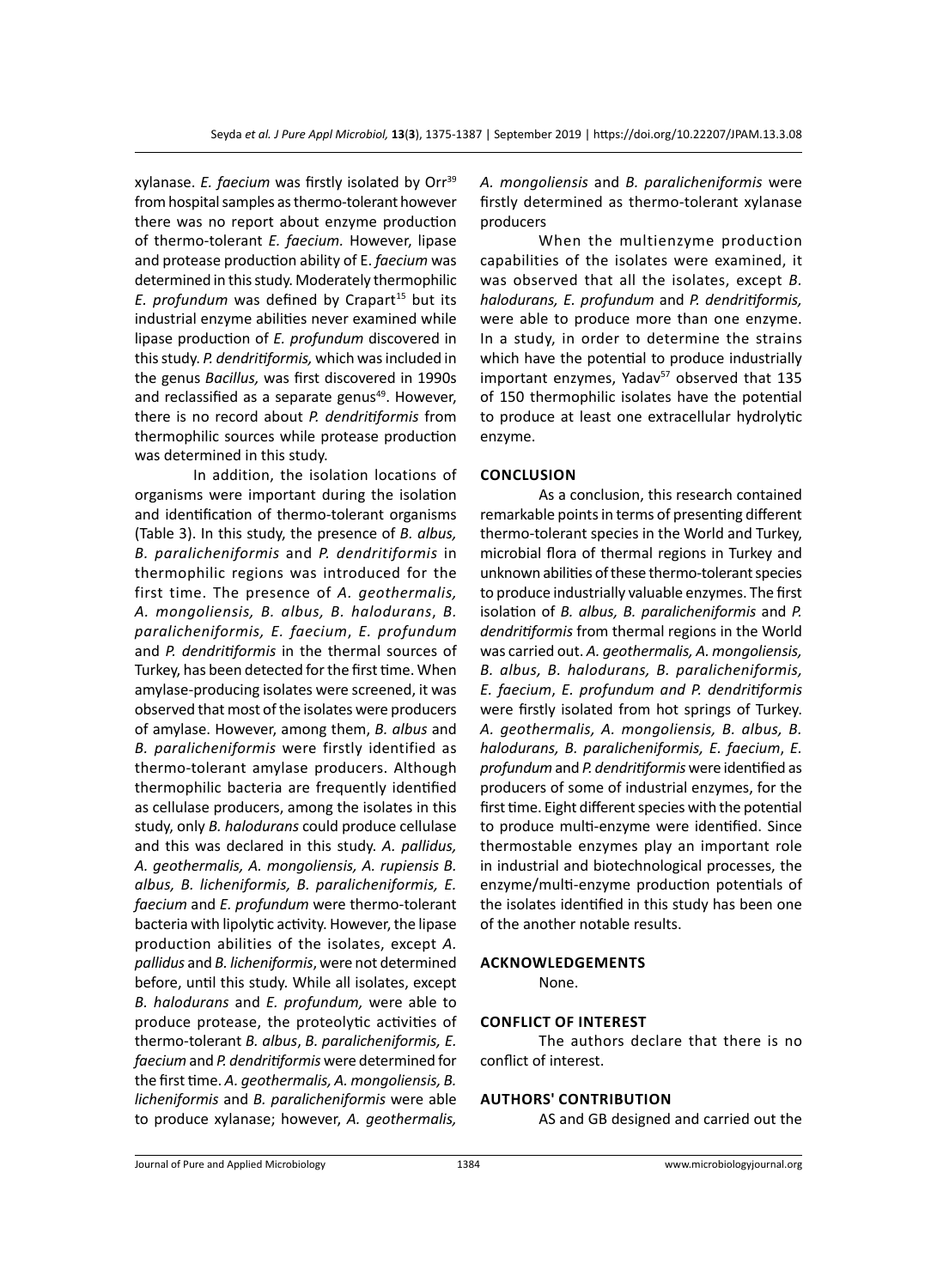study, GB and OH participated in design to draft the manuscript, TM and AA dealed with financial supports and funding. All the authors read and approved the final manuscript.

#### **Funding**

The authors acknowledge the support of Ataturk University, Turkey for this work. This work was supported by the Research Development Centre of Ataturk University (Grant number was FAD-2018-6352).

### **Data Availability**

All datasets generated or analyzed during this study are included in the manuscript

# **Ethics Statement**

All text, data, figures/tables or other illustrations presented in the manuscript are completely original and does not contain or include material taken from other copyrighted sources. This article does not contain any studies about human or animal objects.

#### **References**

- 1. Aanniz T., Ouadghiri M., Melloul M., Swings J., Elfahime E., Ibijbijen J., Ismaili M. and Amar M., Thermophilic bacteria in Moroccan hot springs, salt marshes and desert soils. *Brazilian Journal of Microbiology*, 2015; **46**: 443-453. https://doi.org/10.1590/S1517-838246220140219.
- 2. Abdel-Rahman M.A., Tashiro Y., Zendo T., Sakai K. and Sonomoto K., Enterococcus faecium QU 50: a novel thermophilic lactic acid bacterium for high-yield l-lactic acid production from xylose. *FEMS Microbiology Letters*, 2015; **362**: 1-7. https://doi.org/10.1093/femsle/fnu030.
- 3. Adiguzel A., Molecular characterization of thermophilic bacteria isolated from water samples taken from various thermal plants. PhD, Atat rk University, Graduate School at Natural and Applied Sciences, Erzurum, Turkey, 2006; **130**.
- 4. Adiguzel G., Bozoglu C., Yanmis D., Gormez A., Gulluce M. and Adiguzel A., Phenotyping and genotyping characterization of Salmonella strains isolated from retail beef in Erzurum, Turkey. *Journal of Pure and Applied Microbiology*, 2012; **6**: 1581-1589.
- 5. Adiguzel G., Faiz O., Sisecioglu M., Sari B., Baltaci O., Akbulut S., Genc B and Adiguzel A., A novel endo-β-1,4-xylanase from Pediococcus acidilactici GC25; purification, characterization and application in clarification of fruit juices. *International Journal of Biological Macromolecules*, 2019; **129**: 571-578. https://doi.org/10.1016/j.ijbiomac.2019.02.054.
- 6. Adiguzel G., Gulluce M., Bozoglu C., Yanmis D., Gormez A., Atasever M. and Adiguzel A., Molecular

characterization of Escherichia coli O157: H7 from retail beef in Erzurum, Turkey. *Journal of Pure and Applied Microbiology*, 2012; **6**: 1033-1041.

- 7. Aguilar A., Extremophile research in the European Union: from fundamental aspects to industrial expectations. *FEMS Microbiology Reviews*, 1996; **18**: 89-92. https://doi.org/10.1111/j.1574-6976.1996.tb00228.x.
- 8. Al-Mariri A., Younes A.A. and Sharabi N-E., Characterization of thermophilic streptococci isolated from rustic white cheese. *The Journal of General and Applied Microbiology*, 2013; **59**: 97-103. https://doi.org/10.2323/jgam.59.097.
- 9. Altschul S.F. and Gish W., [27] Local alignment statistics, in Methods in Enzymology. *Academic Press*, 1996; 460-480. https://doi.org/10.1016/S0076-6879(96)66029-7.
- 10. Aragno M. and Kristjansson J., Aerobic, chemolithoautotrophic, thermophilic bacteria. *Thermophilic Bacteria*, 1992; 77-103.
- 11. Archana A. and Satyanarayana T., Xylanase production by thermophilic Bacillus licheniformis A99 in solid-state fermentation. *Enzyme and Microbial Technology*, 1997; **21**: 12-17. https://doi.org/10.1016/S0141-0229(96)00207-4.
- 12. Baltaci M.O., Genc B., Arslan S., Adiguzel G. and Adiguzel A., Isolation and Characterization of Thermophilic Bacteria from Geothermal Areas in Turkey and Preliminary Research on Biotechnologically Important Enzyme Production. *Geomicrobiol. J.*, 2017; **34**: 53-62. https://doi.org/10.1080/01490451.2015.1137662.
- 13. Benson G, Tandem repeats finder: a program to analyze DNA sequences. Nucleic Acids Res. 1999; **27**: 573. https://doi.org/10.1093/nar/27.2.573.
- 14. Bjarni A. and Magn"?s MKn, Properties of Extremophilic Enzymes and Their Importance in Food Science and Technology, in Handbook of Food Enzymology. CRC Press, 2002.
- 15. Crapart S., Fardeau M-L., Cayol J-L., Thomas P., Sery C., Ollivier B. and Combet-Blanc Y., Exiguo-bacterium profundum sp. nov., a moderately thermophilic, lactic acid-producing bacterium isolated from a deep-sea hydro-thermal vent. I*nternational Journal of Systematic and Evolutionary Microbiology*, 2007; **57**: 287-292. https://doi.org/10.1099/ijs.0.64639-0.
- 16. Derekova A., Sjaholm C., Mandeva R. and Kambourova M., Anoxybacillus rupiensis sp. nov., a novel thermophilic bacterium isolated from Rupi basin (Bulgaria). *Extremophiles*, 2007; **11**: 577-583. https://doi.org/10.1007/s00792-007-0071-4.
- 17. Dua A. and Gupta R., Functional characterization of hormone sensitive-like lipase from Bacillus halodurans: synthesis and recovery of pNP-laurate with high yields. *Extremophiles*, 2017; **21**: 871-889. https://doi.org/10.1007/s00792-017-0949-8.
- 18. Dunlap C.A., Kwon S-W., Rooney A.P. and Kim S-J., Bacillus paralicheniformis sp. nov., isolated from fermented soybean paste. *International Journal of Systematic and Evolutionary Microbiology*. 2015; **65**: 3487-3492. https://doi.org/10.1099/ijsem.0.000441.
- 19. Filippidou S., Jaussi M., Junier T., Wunderlin T., Jeanneret N., Palmieri F., Palmieri I., Roussel-Delif L., Vieth-Hillebrand A and Vetter A, Anoxybacillus-geothermalis sp. nov., a facultatively anaerobic, endospore-forming

Journal of Pure and Applied Microbiology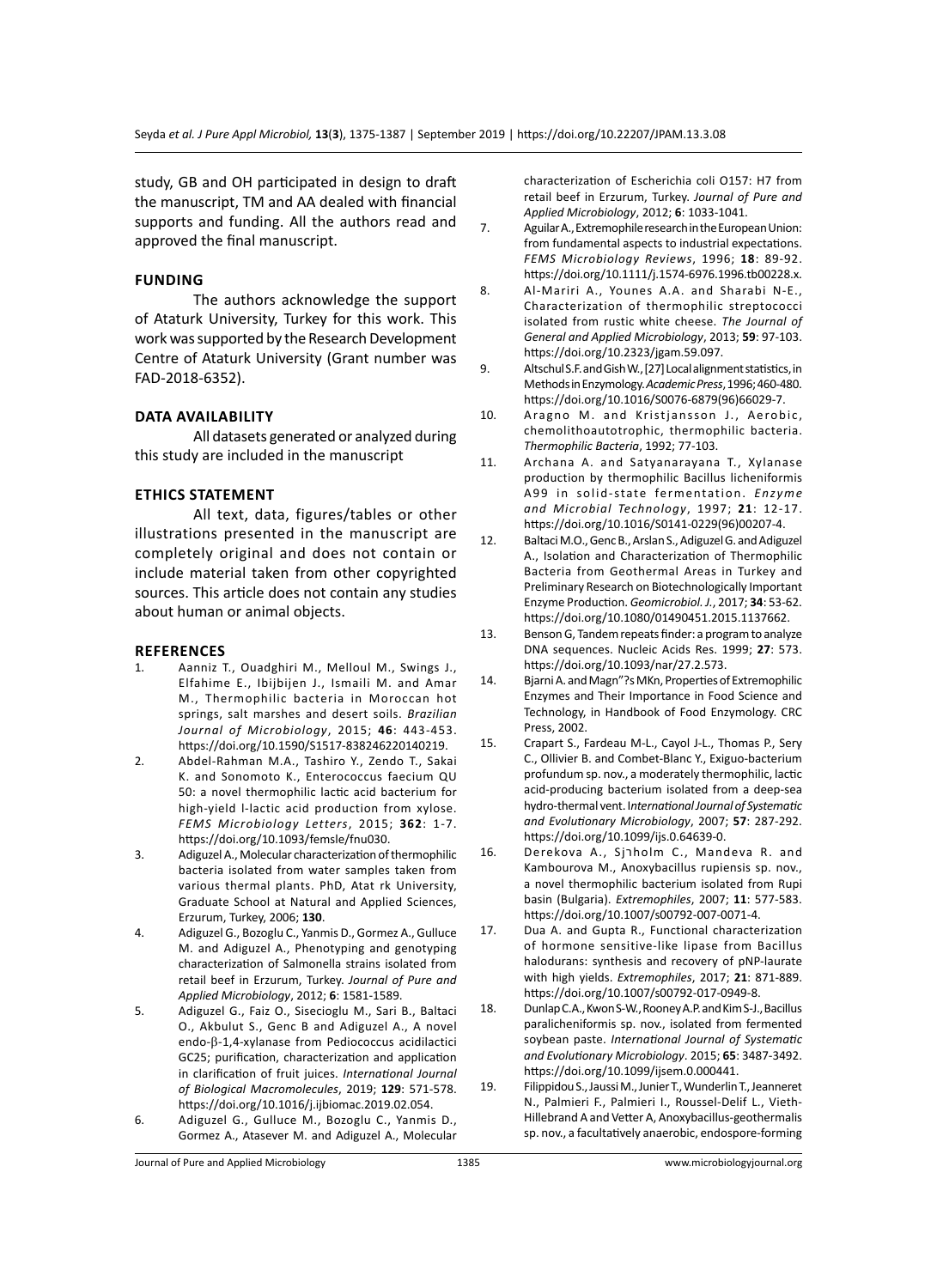bacterium isolated from mineral deposits in a geothermal station. *International Journal of Systematic and Evolutionary Microbiology*, 2016; **66**: 2944-2951. https://doi.org/10.1099/ijsem.0.001125.

- 20. Gevers D., Huys G. and Swings J., Applicability of rep-PCR fingerprinting for identification of Lactobacillus species. *FEMS Microbiology Letters*, 2001; **205**: 31-36. https://doi.org/10.1111/j.1574-6968.2001.tb10921.x.
- 21. Ghattargi V.C., Nimonkar Y.S., Burse S.A., Davray D., Kumbhare S.V., Shetty S.A., Gaikwad M.A., Suryavanshi M.V., Doijad S.P. and Utage B., Genomic and physiological analyses of an indigenous strain, Enterococcus faecium 17OM39. *Functional & Integrative Genomics*, 2018; **18**: 385-399. https://doi.org/10.1007/s10142-018-0596-x.
- 22. Guagliardi A., Martino M., Iaccarino I., Rosa M.D., Rossi M. and Bartolucci S., Purification and characterization of the alcohol dehydrogenase from a novel strain of Bacillus stearother-mophilus growing at 70°C. *The International Journal of Biochemistry & Cell Biology*, 1996; **28**: 239-246. https://doi.org/10.1016/1357-2725(95)00138-7.
- 23. Gugliandolo C., Maugeri T.L., Caccamo D. and Stackebrandt E., Bacillus aeolius sp. nov. a novel thermophilic, halophilic marine Bacillus species from Eolian Islands (Italy). *Syst. Appl. Microbiol.*, 2003; **26**: 172-176. https://doi.org/10.1078/072320203322346001.
- 24. Haki G. and Rakshit S., Developments in industrially important thermostable enzymes: a review. *Bioresource Technology*, 2003; **89**: 17-34. https://doi.org/10.1016/S0960-8524(03)00033-6.
- 25. Hashim S.O., Delgado O.D., Martםnez M.A., Kaul R-H., Mulaa F.J. and Mattiasson B., Alkaline active maltohexaose-forming  $\alpha$ -amylase from Bacillus halodurans LBK 34. *Enzyme and Microbial Technology*, 2005; **36**: 139-146. https://doi.org/10.1016/j.enzmictec.2004.07.017.
- 26. Hugenholtz P. and Pace N.R., Identifying microbial diversity in the natural environment: a molecular phylogenetic approach. *Trends in biotechnology* , 1996; **1 4** : 190-197. https://doi.org/10.1016/0167-7799(96)10025-1.
- 27. Jardine J., Stoychev S., Mavumengwana V. and Ubomba-Jaswa E., Screening of potential bioremediation enzymes from hot spring bacteria using conventional plate assays and liquid chromatography-Tandem mass spectrometry (Lc-Ms/Ms). *Journal of Environmental Management*. 2018; **223**: 787-796. https://doi.org/10.1016/j.jenvman.2018.06.089.
- 28. Jensen M., Ardצ Y. and Vogensen F.K., Isolation of cultivable thermophilic lactic acid bacteria from cheeses made with mesophilic starter and molecular comparison with dairy related Lactobacillus helveticus strains. *Letters in Applied Microbiology*. 2009; **49**: 396-402. https://doi.org/10.1111/j.1472-765X.2009.02673.x.
- 29. Kasana R.C. and Pandey C., Exiguobacterium: an overview of a versatile genus with potential in industry and agriculture. *Critical Reviews in Biotechnology*, 2018; **38**: 141-156. https://doi.org/10.1080/07388551.2017.1312273. 30. Kirk O., Borchert T.V. and Fuglsang C.C.,

Industrial enzyme applications. *Current Opinion in Biotechnology*, 2002; **13**: 345-351. https://doi.org/10.1016/S0958-1669(02)00328-2.

- 31. Koc M., Cokmus C. and Cihan A.C., The genotypic diversity and lipase production of some thermophilic bacilli from different genera. *Brazilian Journal of Microbiology*, 2015; **46**: 1065-1076. https://doi.org/10.1590/S1517-838246420140942.
- 32. Lin X-Q., Han S-Y., Zhang N, Hu H., Zheng S-P., Ye Y-R. and Lin Y., Bleach boosting effect of xylanase A from Bacillus halodurans C-125 in ECF bleaching of wheat straw pulp. *Enzyme and Microbial Technology*, 2013; **52**: 91-98. https://doi.org/10.1016/j.enzmictec.2012.10.011.
- 33. Liu Y., Du J., Lai Q., Zeng R., Ye D., Xu J. and Shao Z., Proposal of nine novel species of the Bacillus cereus group. *International Journal of Systematic and Evolutionary Microbiology*, 2017; **67**: 2499-2508. https://doi.org/10.1099/ijsem.0.001821.
- 34. Madigan M.T., Martinko J.M. and Brock T.D., Brock biology of microorganisms. Pearson Prentice HallUpper Saddle River, NJ., 2006.
- 35. Manceau C. and Horvais A., Assessment of genetic diversity among strains of Pseudomonas syringae by PCR-restriction fragment length polymorphism analysis of rRNA operons with special emphasis on P. syringae pv. tomato. *Applied and Environmental Microbiology*, 1997; **63**: 498-505.
- 36. Miller SA, T. R. Joaquim Diognostik techniques for plant pathogens, Biotechnology in Plant Disease Control, 1993.
- 37. Namsaraev Z., Babasanova O., Dunaevsky Y., Akimov V., Barkhutova D., Gorlenko V. and Namsaraev B., Anoxybacillus mongoliensis sp. nov., a novel thermophilic proteinase producing bacterium isolated from alkaline hot spring, central Mongolia. *Microbiology*, 2010; **79**: 491-499. https://doi.org/10.1134/S0026261710040119.
- 38. Norashirene M., Zakiah Y., Nurdiana S., Hilwani I.N., Khairiyah M.S. and Arif M.M., Identification of Cellulose-Hydrolytic Thermophiles Isolated from Sg. Klah Hot Spring Based On 16S rDNA Gene Sequence. World Academy of Science, Engineering and Technology, *International Journal of Biological, Biomolecular, Agricultural, Food and Biotechnological Engineering*, 2014; **8**: 1041-1044.
- 39. Orr K., Holliday M., Jones A., Robson I. and Perry J., Survival of enterococci during hospital laundry processing. *Journal of Hospital Infection*, 2002; **50**: 133-139. https://doi.org/10.1053/jhin.2001.1137.
- 40. Othoum G., Bougouffa S., Razali R., Bokhari A., Alamoudi S., Antunes A., Gao X., Hoehndorf R., Arold S.T. and Gojobori T., In silico exploration of Red Sea Bacillus genomes for natural product biosynthetic gene clusters. *BMC Genomics*, 2018; **19**: 382. https://doi.org/10.1186/s12864-018-4796-5.
- 41. Ozel N. General Outlook on Geothermal Resources in GAP Region and Thermal Springs of Guclukonak (SIRNAK) District Geothermal Energy. Available from: www.emo.org.tr/ekler/ecbba75f70a1293\_ek.doc, 2000.
- 42. Panda M.K., Sahu M.K. and Tayung K., Isolation and characterization of a thermophilic Bacillus sp. with

Journal of Pure and Applied Microbiology 1386 www.microbiologyjournal.org